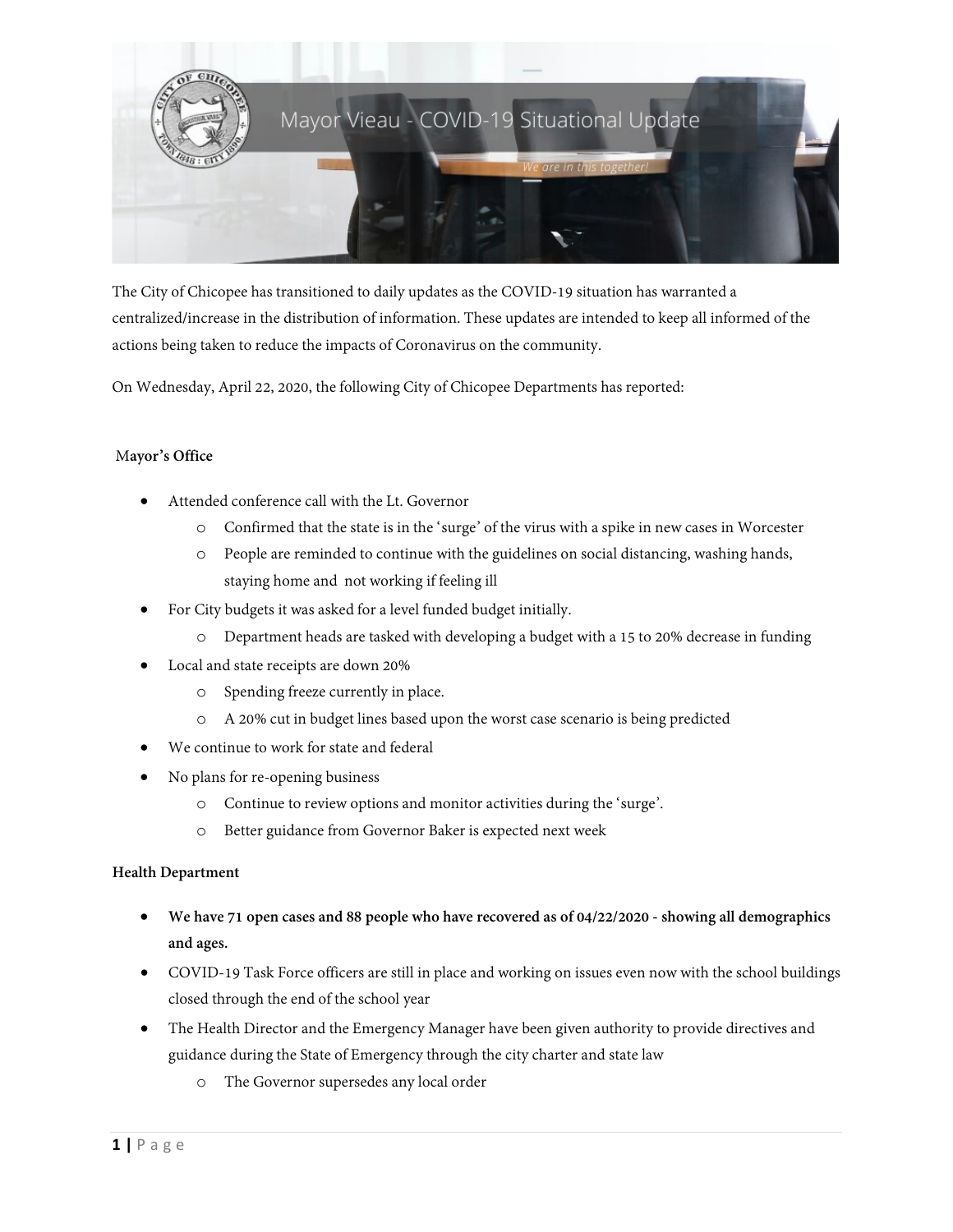• Nurses are continuing to trace contacts

## **Police Department**

- No new officers in self-quarantine and staff is doing well
- Officers continue to enforce guidelines and are receiving cooperation from the stores and public
- Call volumes are down due to people are staying home
- Nationally there are some increases in domestic calls,
	- o Seeing fewer arrests, even though there is no discretion in domestic violations to arrest a violator
- Received order of 1000 kn-95 masks from an order placed some time ago
- The Chicopee State Park was allowing cars to park on the grass off Burnett Road.
	- o Contacted the DCR and boulders will be placed on the grass areas as the park does not want cars parking in these areas
- Police Academy Graduation approaching
	- o Swearing in and appointment ceremony

## **Fire Department**

- There is still one firefighter out with a positive test result under quarantine.
	- o Two negative tests (required)to return to work
- 22 members have been tested so far
	- o Only one positive to-date
		- **PPE** has been working well and firefighters are acting appropriately
- Received 1000 kn-95 masks from the order
	- o Cost was about \$3.00 per mask, which while higher *it was reasonable given the current market*
- The Big E testing center is working well with little waiting and by appointment testing.
	- o First responders are only waiting a couple minutes to be tested

# **Emergency Management**

- Masks have been distributed
	- o school lunch providers need another 30 cloth masks These will be provided
- EM is helping deliver meals a couple times a week with help from the CERT team
- COVID-19 expense reimbursement grant available
	- o EM is putting together a list of items and expenses for reimbursement through the grant.
	- o It is increased funding under the traditional state grant process
	- o This will be a supplement to the annual grant which is comprised of federal monies passed through the state grant process
- Heard from the Red Cross that they have members willing to volunteer and help with COVID-19 tasks